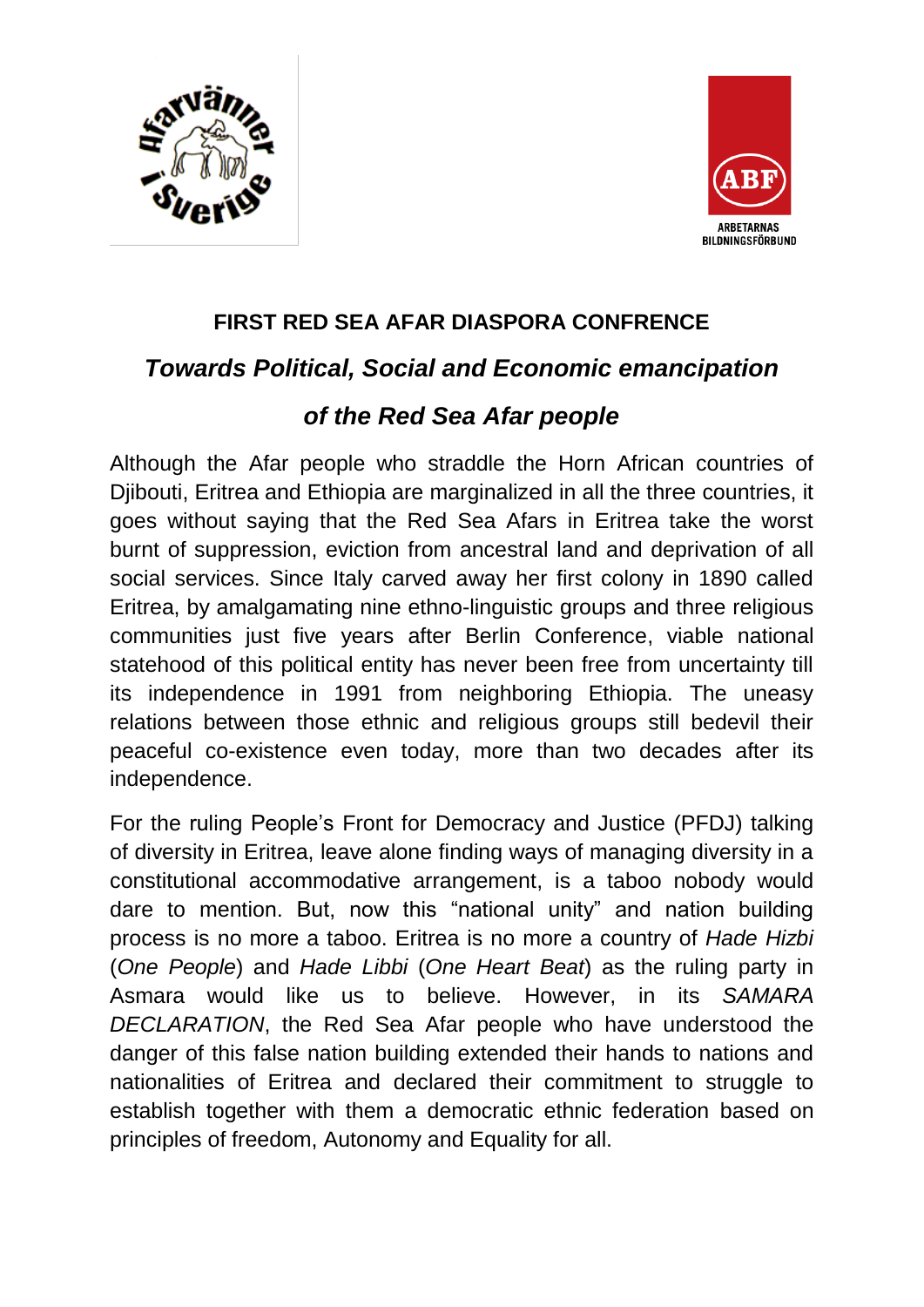The conference, organized by the Afar Friends in Sweden (Swedish Afar NGO) and ABF (Swedish Workers' Educational Association) in collaboration with Can Go Afar (Canadian Afar humanitarian organization) for the Red Sea Afar Diaspora, plans to host soon in Swedish city of Uppsala. The primary goal of the conference is to discuss the national unity, nation building as well as accommodative constitutional mechanisms in post-Isayas Eritrea in the light of the recent developments not only from the perspective of the Red Sea Afars but from the perspectives of non-Afar other Eritreans as well. Those issues will be deliberated upon by Eritrean and non Eritrean-academics with the Red Sea Afar Diaspora including the legal adviser of the Afar people Prof. Josef E. Magnet, Canada's most respected lawyer on constitutional law and federalism, who, by mandate from the Red Sea Afar people, is the principal author of the *SAMARA DECLARATION*.

The secondary goal of the conference is to share best practices amongst Afar humanitarian NGOs to improve the relief of poverty for all Afar People in the Horn.

And the next day of the conference, the Afar Diaspora will discuss the plight of the Afar refugees in the neighboring countries and means and ways to alleviate their predicament.

It is an honor for us to invite you to this important conference, by your participation you are contributing to a good outcome of the gathering.

If you plan to attend the conference, we want your application no later than 30 November.

If you are in need of accommodation during the conference, tell us so we will book a hostel for you. Tell us also if you're willing to stay in a group room or if you want a private room.

The price for the accommodation is as follows:

Single room: 450 SEK a day

Group room: 350 SEK a day

Register your participation to the following E-mail: afarsolidarity@yahoo.se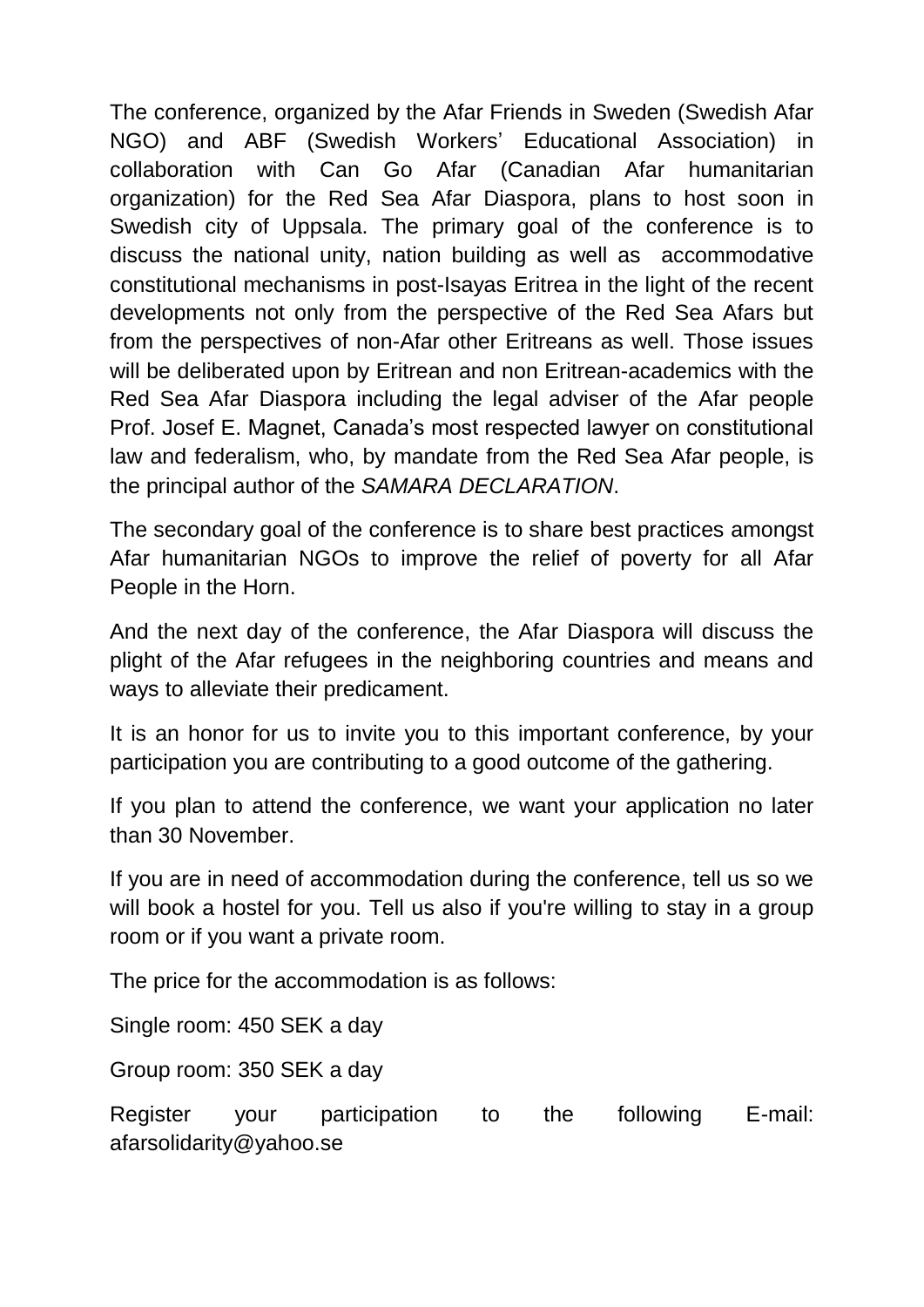# *The programme of the conference*

### *Friday 28 December 2012*

*Conference venue: Drabanten, Bangårdsgatan 13, Uppsala Moderator: Dr Maknun G. Ashami, PhD*

| 10:00 | <b>Registration and Coffee</b>                                                                                                                                                           |
|-------|------------------------------------------------------------------------------------------------------------------------------------------------------------------------------------------|
| 10:45 | <b>Opening session</b><br>Welcome<br>by Mr. Hamad Issa, Chairman of the Afar Friends in Sweden                                                                                           |
| 11:00 | The Geo-strategic Position of Red Sea Afars-A curse or a<br><b>Blessing?</b><br>by Yassin M. Yassin, PhD, University of Hamburg                                                          |
| 11:40 | The unbearable situation of the Red sea Afar refugees:<br><b>UNHCR Convention, refugee protection and other</b><br><b>Considerations</b><br>by Mr. Warren Creates, Chairman, Can Go Afar |
| 12:10 | Lunch (50 SEK)                                                                                                                                                                           |
| 13.00 | The Red Sea Afars' Right to Self-Determination and Eritrean<br><b>National Identity Construction</b><br>by Professor Josef Magnet, Faculty of law, University of Ottawa                  |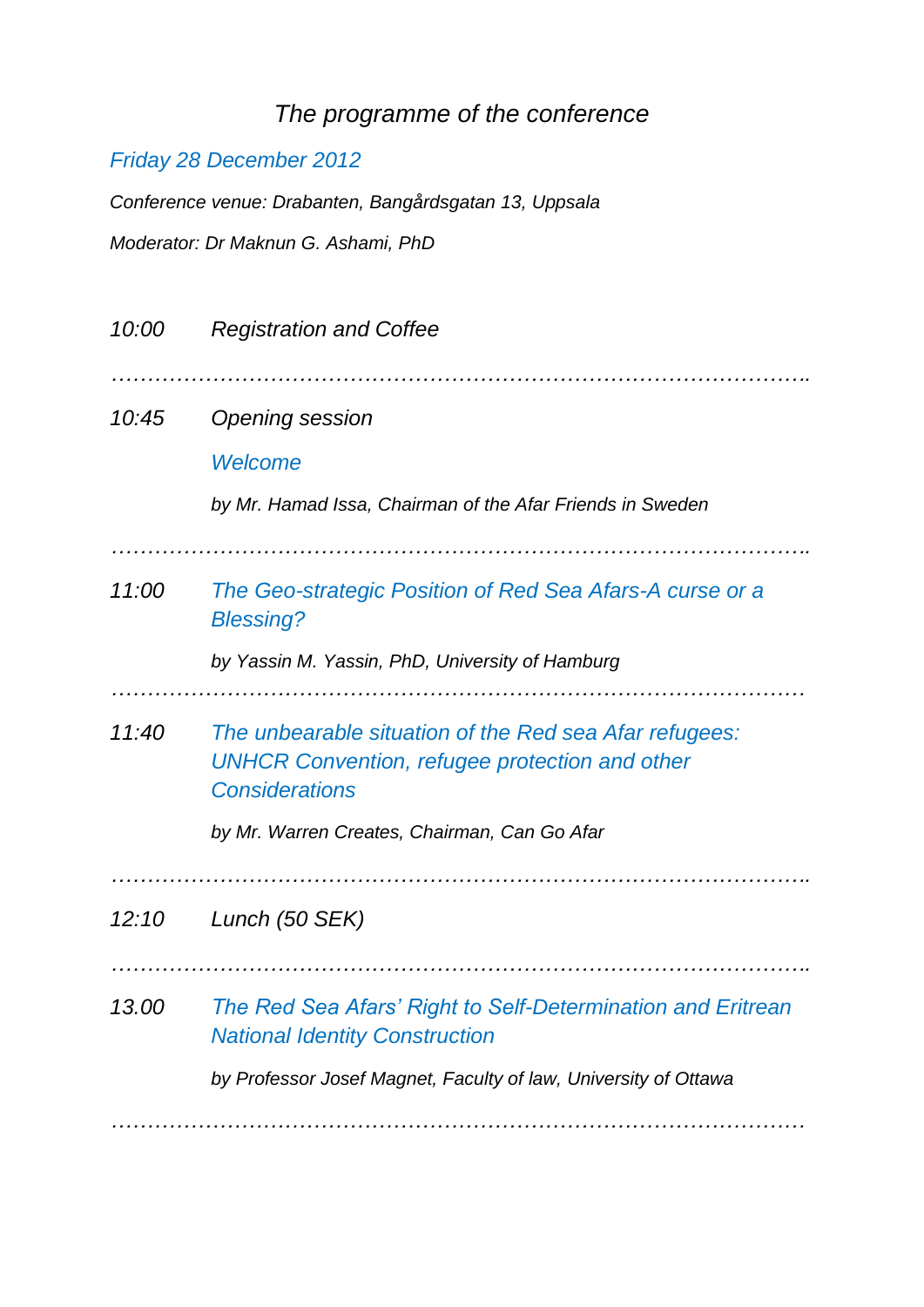| 13:30 | The Challenges of finding a Constitutional Accommodation for<br>an ethno-cultural diverse society, the lesson from Ethiopia<br>by Yassin M. Yassin, PhD, University of Hamburg |
|-------|--------------------------------------------------------------------------------------------------------------------------------------------------------------------------------|
| 14:00 | Advocating for the Rights and Dignity of the Red Sea Afar In<br>the Horn of Africa<br>by Mr. Ahmed Y. Mohamed, Head of RSADO Foreign Mission                                   |
| 14:30 | Federalism and Eritrean National Integration as envisaged by<br><b>Eritrean Federal Democratic Movement (EFDM)</b><br>by Mr. Nair Fesseha, EFDM                                |
| 15.00 | <b>Break</b>                                                                                                                                                                   |
| 15:30 | <b>Panel discussion: Constitutional framework for unity with</b><br>diversity in Eritrea                                                                                       |
| 17.00 | <b>Closing session</b>                                                                                                                                                         |
|       | <b>Conclusions</b>                                                                                                                                                             |

*The moderator of the conference will close the conference by presenting a summary of the main aspects, challenges and recommendations.*

*…………………………………………………………………………............... 18.00 Free time ……………………………………………………………………………………. 19.00 Conference Dinner (50 SEK) …………………………………………………………………………………….*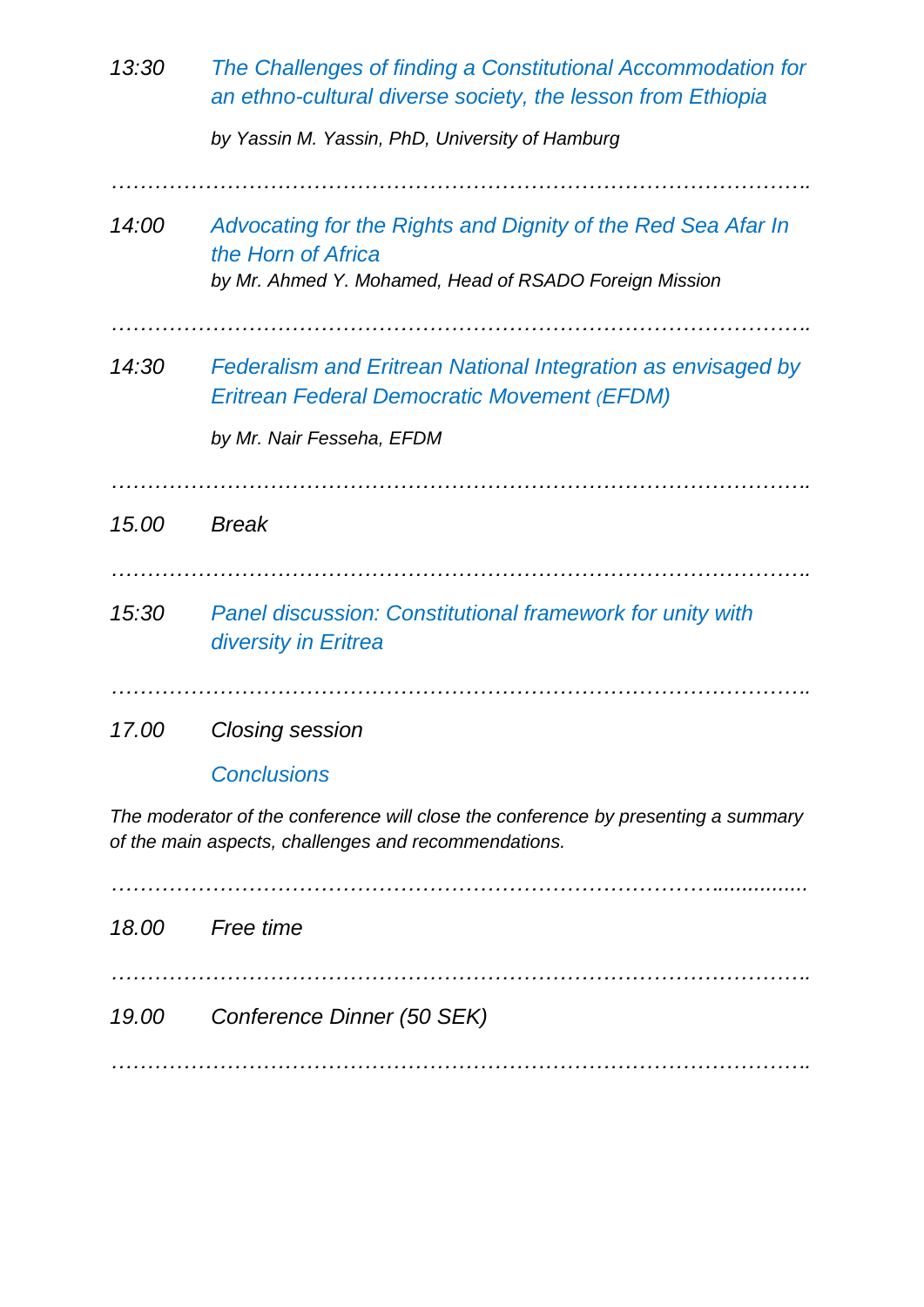### *The programme of the conference*

#### *Saturday 29 December 2012*

*Conference venue: Drabanten, Bangårdsgatan 13, Uppsala*

- *Moderator: Mr. Shifa Omar, Journalist from the independent Swedish Arabic News Magazine (Assalam), with focus on the Horn of Africa*
- *10:00 The political situation in the Red sea Afar region of Eritrea by Mr. Ibrahim Harun Hassan, chairman of RSADO*

*…………………………………………………………………………………….*

*11:00 The plight of forgotten Red Sea Afar refugees in Yemen*

*by Mr. Idriss Ali Mahmud, Representative of refugees in Khokha camp*

*…………………………………………………………………………………….*

- *12:00 Lunch (50 SEK)*
- 
- *13.00 The dramatic situation of Red sea Afar youth*

*By Ahmed Abdu Mohamed, head of the Red sea Afar Youth Association*

- *…………………………………………………………………………………….*
- *14:00 The situation of Red sea Afar Diaspora*

*by Mr. Ismail Mohamed Ismail, Veteran of the Eritrean political struggle*

*15:00 Workshops:* 

*1- The role of Red sea Afar Diaspora to deal with the prevailing situation of Red sea Afar people*

*…………………………………………………………………………………….*

*2- Best practices for Afar humanitarian NGOs in the Horn and amongst the Diaspora*

*…………………………………………………………………………………….*